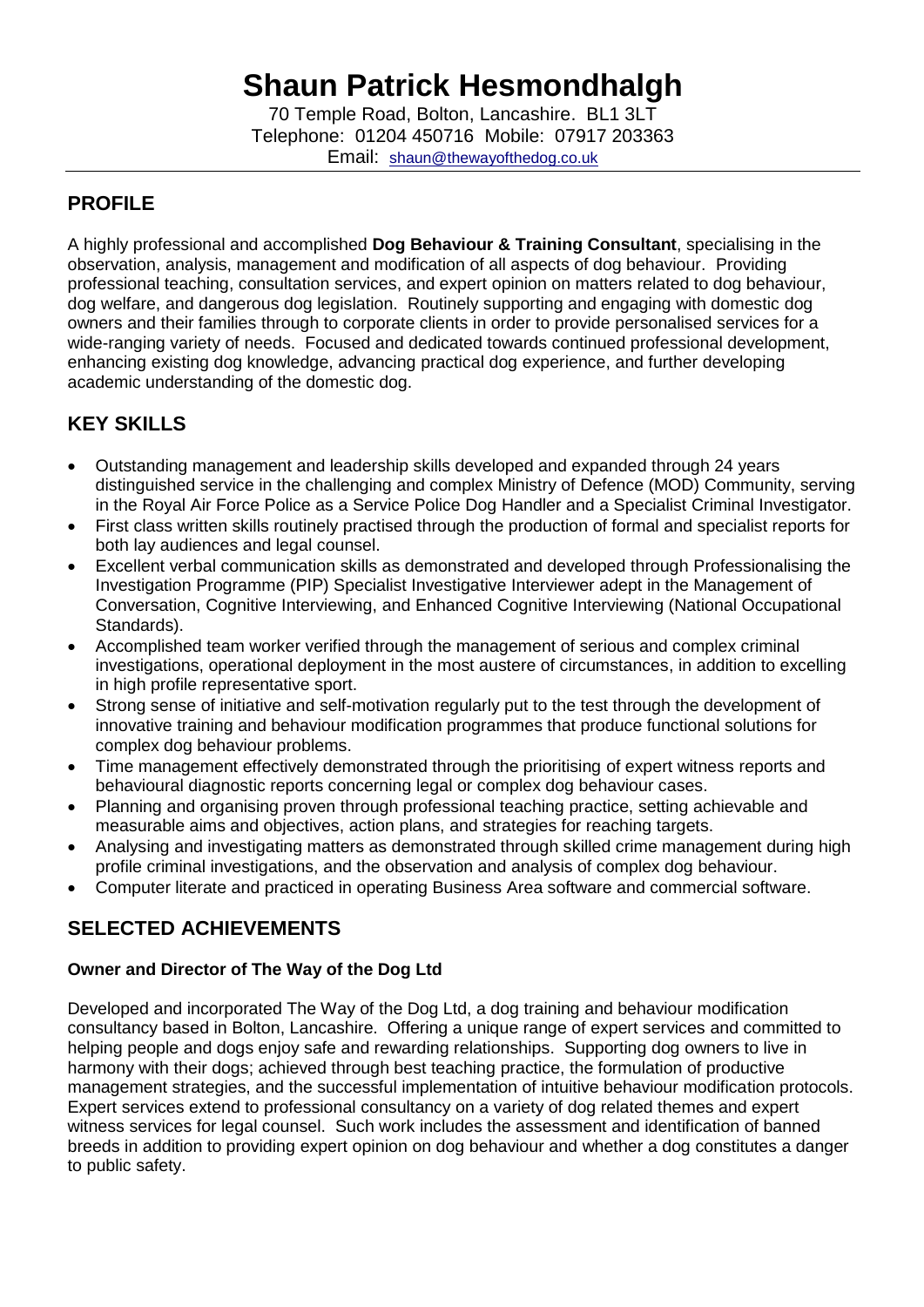#### **Canine & Feline Behaviour Association (CFBA) – Behaviour Practitioner**

Accredited Member of CFBA and listed on the CFBA Directory of Expert Witnesses. The CFBA IS one of the UK's leading authorities in dog behaviour and part of the Pet Education Training & Behaviour Council of Great Britain (PETbc).

#### **Professional Diploma in Education (PDE) (Diploma in Teaching in the Lifelong Learning Sector)**

Obtained a PDE with distinction through the University of Bolton. Achieved distinctions on both theory and practice throughout, with notable emphasis gained on a 20-hour curriculum designed and aimed at delivering responsible dog ownership and status dog awareness to young adult learners.

#### **Crime Manager RAF Police Special Investigations Branch**

Flight Sergeant Crime Manager of Special Investigations Branch directly responsible for the investigation of 'serious and complex' crimes committed by Service personnel within Northern England, Northern Ireland, and Scotland. Responsible for the motivation, supervision, direction, welfare, and discipline of multiple investigation teams. Force Nationally Accredited Specialist Interview Advisor responsible for providing strategic interview advice to Senior Investigating Officers during 'major' investigations in accordance with PACE and the Guidelines for Achieving Best Evidence. Responsible for the development of the Force investigation and interview skills.

#### **Service Police Dog Handler**

Selected by the Provost Marshals (RAF) Dog Inspectorate (PMDI) to be trained and employed as the first Service Police Dog (SPD) Handler (General Purpose Police Dog equivalent) in the RAF. Later leading to managerial responsibility for the first fully operational SPD Section in the UK. A five year tenure requiring the preparation of the SPD teams prior to their annual Association of Chief Police Officers (ACPO) licensing by the PMDI.

#### **RAF Police Dog Section Management**

Managed and supervised five different operational RAF Police Dog Sections during RAF career assuming responsibility for operational deployment, the protection and security of high value military assets, and the delivery of counter terrorism duties. This included all operational police dog training, veterinary management, adhering to animal welfare legislation, kennel husbandry, feeding, transportation, and the procurement of dog training aids and protective equipment.

Won the title of the best RAF Police Dog Section in the UK and receiving runner-up during two successive years whilst managing RAF Cottesmore Police Dog Section. This success was rewarded with the personal award of Commander in Chief Strike Command Commendation.

Supervised and directed operational Military Working Dog teams serving in Iraq during coalition occupation and conflict with insurgents. Routinely advised high ranking military commanders on the proper deployment of canine assets during operational missions and emergency situations. Coordinated the evacuation of a Military Working Dog from operational theatre to an overseas veterinary hospital for emergency blood transfusion.

Motivated, inspired and enhanced the operational effectiveness of 20 RAF Police Dog Teams deployed on operational duties in the Falkland Islands. Trained and prepared dogs for protection of military assets against foreign Special Forces, specialising in amphibious beach assaults and tactical helicopter deployments, and search and rescue duties. Transformed young inexperienced handlers into confident and effective operational Police Dog Teams.

#### **Trustee of the British Police and Services Canine Association (BPSCA)**

Former Honorary Secretary & Legal Secretary Responsible to the BPSCA Membership (HM Armed Forces, HM Prison Service, HM Revenue & Customs, Home Office Police Forces (https://www.police.uk/forces/), National Fire Service, &, UK Border Force) for the following; ensuring